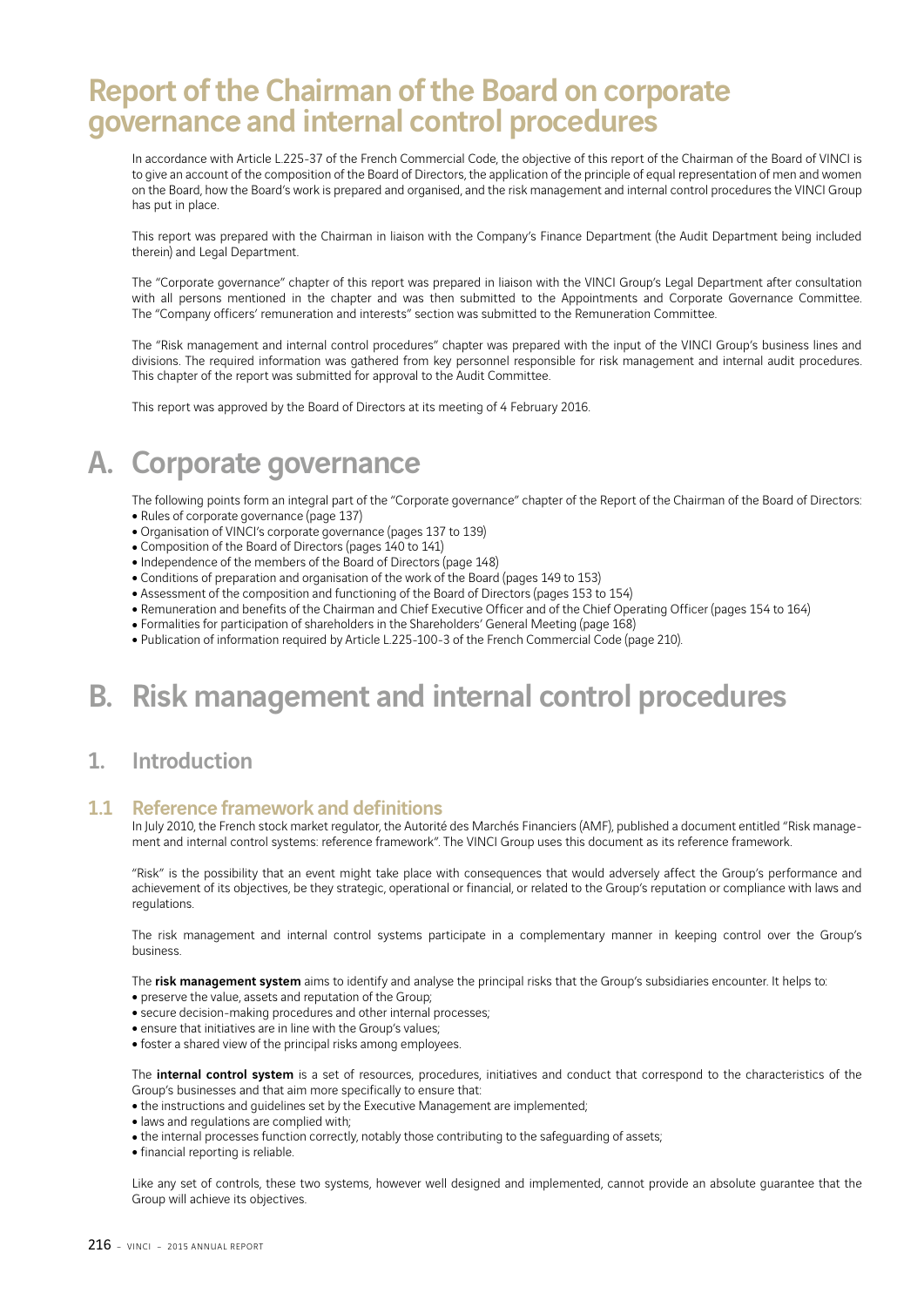## 1.2 Scope of risk management and internal control

In addition to managing a system specific to the VINCI holding company, the Group also ensures that appropriate risk management and internal control systems function in its subsidiaries.

The scope of risk management and internal control relates to fully consolidated subsidiaries (see the list of the main controlled companies in Note O to the consolidated financial statements).

# 2. Environment and organisation

### 2.1 Principles of action and conduct

The businesses in which VINCI operates require the personnel involved to be geographically close to customers in order to ensure the prompt delivery of solutions that are suited to their needs. To enable the manager of each business unit – of which there are around 3,000 in total in the Group – to take the required operational decisions rapidly, a decentralised organisation has been implemented in each business line.

In this context, the Group has delegated authority and responsibility to operational and functional staff at all levels of the organisation. These staff fulfil their responsibilities in compliance with the general guidelines (see section 4.2) and with VINCI's principles of action and conduct:

<sup>ˇ</sup> compliance with the rules common to the whole Group in respect of commitments, risk-taking (see section 4.3), acceptance of contracts (see section 4.3), and reporting of financial, accounting and management information (see section 4.5);

• transparency and loyalty of managers towards their line management superiors and towards the functional departments of the business lines and the holding company. An integral part of operational managers' duties is to take decisions on matters falling within their area of competence, within the framework of the general guidelines they have received and accepted. Nevertheless, any significant difficulties encountered must be handled with the assistance, as necessary, of their line management superiors or the functional departments of the business lines and the VINCI holding company;

- compliance with the laws and regulations in force in the country where each Group company operates;
- adherence to the Code of Ethics and Conduct;

<sup>ˇ</sup> responsibility of operational executive managers to communicate the Group's principles governing action and conduct to their staff by appropriate means and to set a good example, the responsibility for which cannot be delegated;

- health and safety of individuals (employees, external service providers, subcontractors, etc.);
- $\bullet$  a culture of financial performance.

### 2.2 Participants in the risk management and internal control processes

VINCI's Board of Directors is a collegial body that is responsible for defining the Group's strategic choices, ensuring that these choices are properly implemented and that the Group functions properly. It conducts controls and checks that it considers relevant. It considers all major matters concerning the Group's business. In its report, the Board sets out the principal risks and uncertainties the Group faces.

In 2003, the Board adopted a set of internal rules and created four specialised committees: the Audit Committee, the Strategy and Investments Committee, the Remuneration Committee, and the Appointments and Corporate Governance Committee. It delegated to the Audit Committee responsibility for the monitoring of assignments defined by the 8 December 2008 Order transposing the European directive on statutory auditing into French law. The principal activities carried out in 2015 in this regard are presented in chapter D, "Corporate governance", of the Report of the Board of Directors, pages 150 to 151. They are in line with the recommendations of the AMF working group on audit committees (published in July 2010) and the 2013 Afep-Medef code.

The **Executive Committee**, composed of 12 members at the time of writing of this report (see page 21), is in charge of implementing the Group's strategy, and of defining and monitoring the enforcement of its risk management, finance, human resources, safety, IT and insurance policies.

The **holding company'**s functional departments ensure that the Group's rules and procedures as well as the Executive Management's decisions are correctly enforced. Furthermore, and depending on the needs that are expressed, these departments advise business lines on technical matters but do not interfere with operational decisions, which are the sole responsibility of the business lines under the Group's decentralised structure. The holding company functioned with a staff of 253 people at 31 December 2015.

The centrally based Ethics Officer, in liaison with the operational and functional departments, ensures that the Code of Ethics and Conduct is properly disseminated, understood and applied throughout the Group. The main initiatives in this regard are detailed on page 32. The Ethics Officer's contact details are available on the VINCI intranet. Any employee may contact the Ethics Officer directly and in total confidentiality.

The **Audit Department**, which reports to the Chairman, has a three-part role.

• Concerning risk management: based on guidelines from the Executive Management, it heads up the deployment and implementation of a structured system, making it possible to identify, analyse and handle the principal risks. The Audit Department coordinates the risk management system by giving methodological support to the subsidiaries' operational and functional departments. It organises and ensures the follow-up for the meetings of the VINCI Risk Committee, which reviews and authorises tenders exceeding certain thresholds set by the Executive Management or presenting particular technical or financial risks.

• Concerning internal control: in addition to drafting and disseminating the general internal control procedures set by the holding company, the Audit Department organises the annual self-assessment survey on the internal control of the Group's subsidiaries and helps run the fraud prevention system.

• Concerning auditing: it carries out its own assignments in the field, alongside or in support of the work performed by the business lines and by the holding company's functional departments.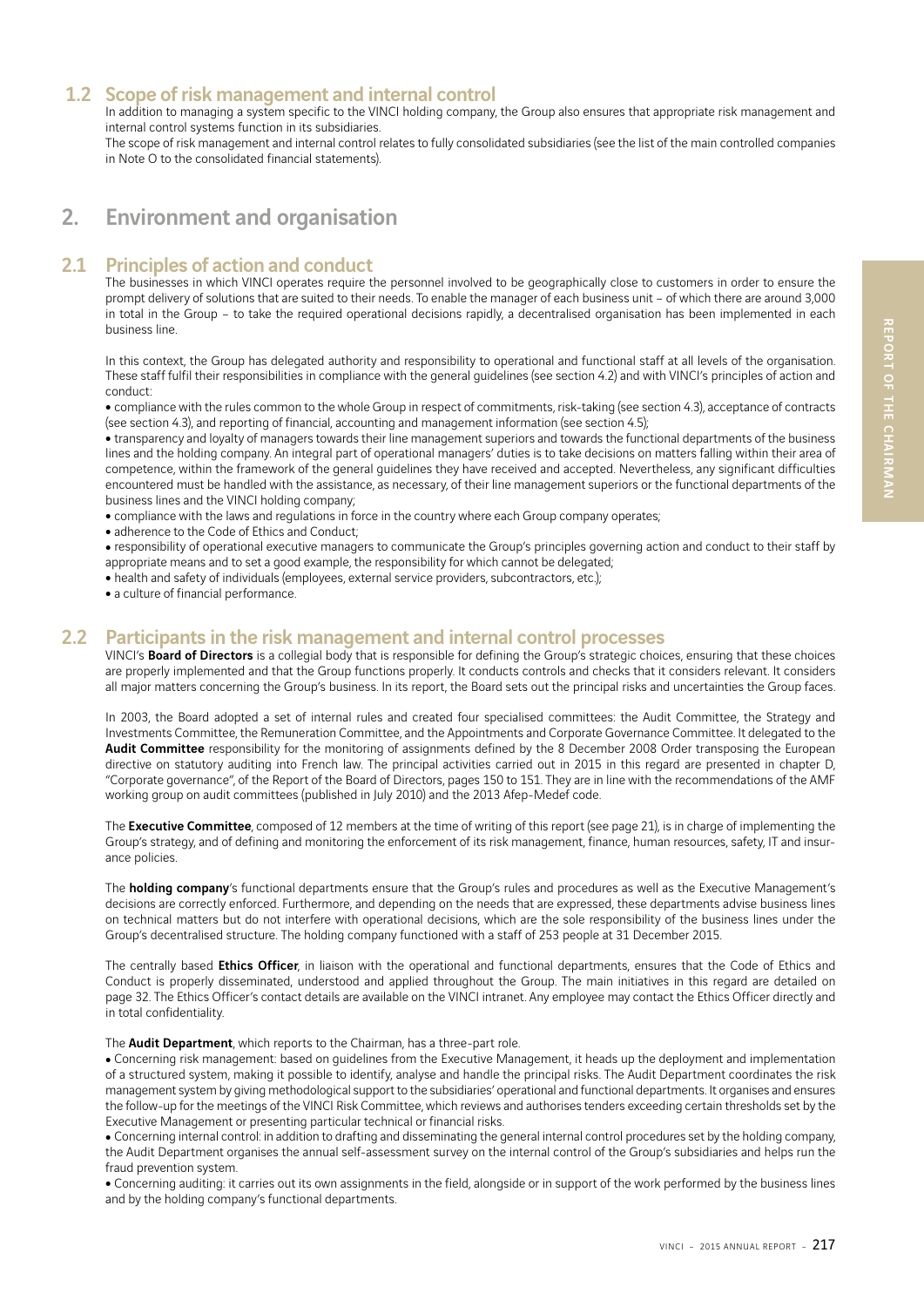The **business lines** carry out their activities based on the principles of action and conduct described in section 2.1. The operational teams in each business line are monitored at several levels – operational management, support functions (cost control, quality, safety, IT) – and by way of periodic internal audits. Many individuals take part in these various levels of control, which may vary from one business line to another depending on how they are organised. Consequently, it is difficult to uniformly quantify all the resources allocated to these tasks.

Various committees bring together the people involved in decision-making, in particular the VINCI Risk Committee (see section 4.3 below for a description of its way of functioning), the business line risk committees, and the treasury committees (see Note J.25 to the consolidated financial statements, page 274).

## 3. Risk management system

The policy set by the Executive Committee aims to comply with the legal requirements and to ensure that risks are monitored in as formalised, systematic and uniform a manner as possible. Risk monitoring is integrated into the reporting process (accounting and financial, health and safety, social and environmental) and into the schedules set by the existing procedures related to commitments and periodic monitoring of operations as described in section 4 below. In this way, operational managers are involved, without complicating the Group's internal operating methods. This approach enables the Executive Management to be informed about risks that have occurred, their consequences and the action plans.

Risk maps have been created for all 15 major entities as well as for VINCI SA, encompassing all the Group's activities in line with the methodology of the white paper entitled "Implementing the updated AMF reference framework". These maps are reviewed annually. Mapping involves:

• listing the main sources of identifiable risk, either internal or external, that represent obstacles to the achievement of the Group's objectives; • assessing risk severity on a qualitative scale, taking into account the potential impact, likelihood, and degree of control of the various events constituting risks;

• implementing proper handling of these risks, which can be financial in nature, but can also impact the Group's human resources or its reputation.

Based on the risk maps created for the major entities, specific risk scorecards are prepared for each business. They are used to present and assess, in a uniform manner, events that might affect projects examined by the Risk Committee.

The fraud prevention system uses these general maps to extract one specific to fraud. External fraud prevention involves several Finance Department units and the Security Department. The central system includes upward reporting of information on attacks directed at the business lines, plus analysis followed by dissemination of specific information and recommendations to CFOs and anti-fraud coordinators. Internal fraud prevention is based on the Code of Ethics and Conduct as well as on specific initiatives and training to raise awareness.

# 4. Internal control system

The main procedures described below are common to all companies in the Group. They are complemented by specific procedures within each business line, in particular for the monitoring of projects and forecasting of results.

### 4.1 Compliance with laws and regulations

- The Legal Department of the holding company is responsible for:
- maintaining a legislative watch related to the various applicable rules;
- informing employees concerned about rules pertaining to share transactions;
- monitoring major acquisition projects and disputes.

Documentation has been distributed and a variety of training and awareness sessions held in this regard, so as to prevent any infringement of regulations or fraud.

As indicated in the "Sustainable development" chapter, page 35, particular emphasis is placed on:

• safety of employees on worksites and engineering structures through active implementation of the Group's accident prevention policy;

• purchasing and subcontracting.

### 4.2 Application of the guidelines and instructions of the Executive Management

The Chief Operating Officer of VINCI/Chairman of VINCI Concessions, the chairmen of the companies heading business lines in the Contracting business (VINCI Energies, Eurovia and VINCI Construction) and the Chairman of VINCI Immobilier exercise the powers given to them by law. Under the Group's internal organisation, they are also required to comply with the general guidelines issued for them by VINCI's Chairman and Chief Executive Officer.

These apply to the following areas:

• adherence to the Code of Ethics and Conduct:

• entering into commitments, and in particular bidding for new contracts that are complex, of a significant size or involve significant potential risks; acquisitions and disposals; property transactions; and material off-balance sheet commitments;

• reporting to the holding company of accounting and financial information, and information relating to human resources, safety, disputes and litigation, insurance policies and claims, etc.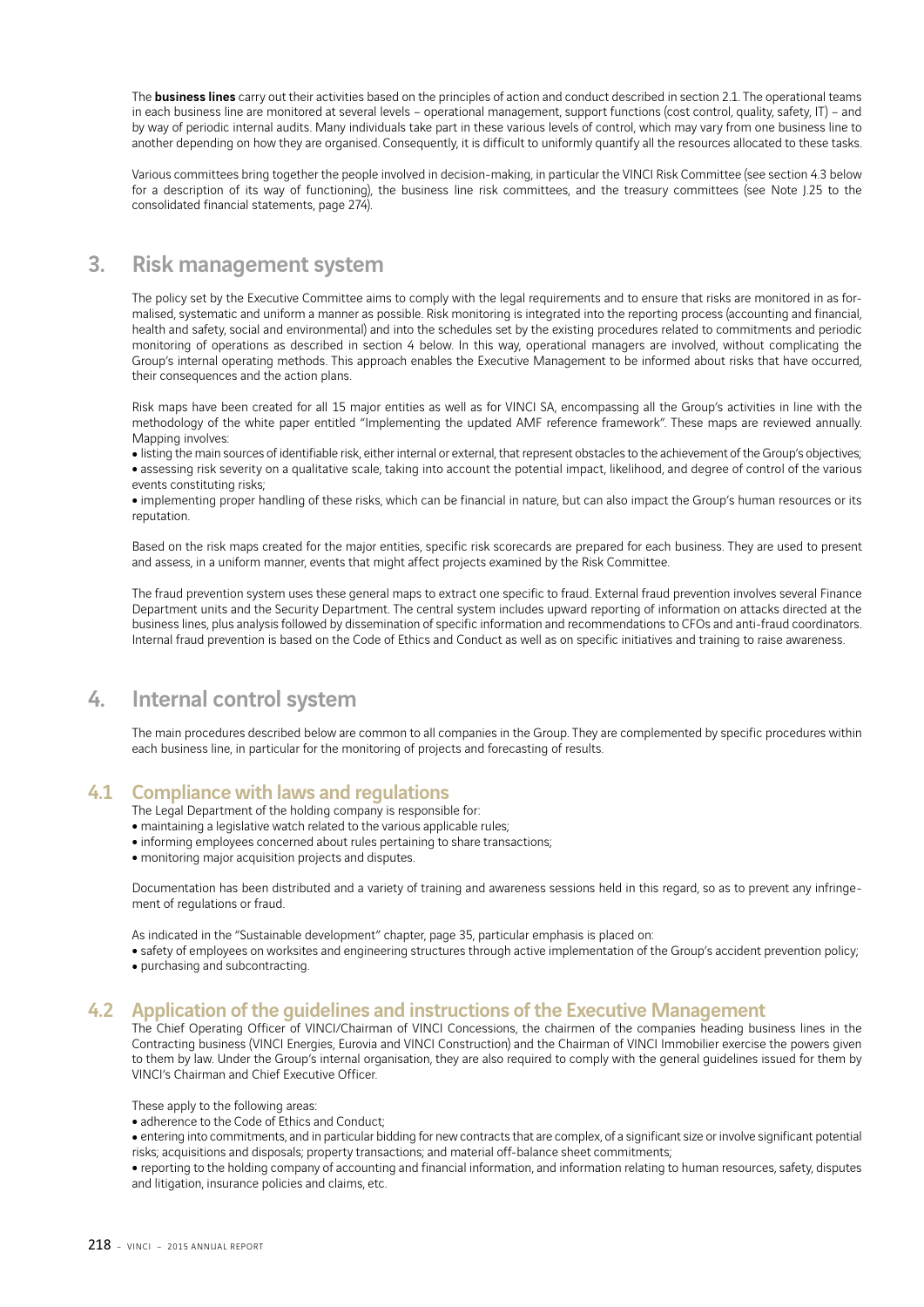These general guidelines concern in particular compliance with the holding company's procedures regarding bidding or investments. These procedures define thresholds above which specific authorisation must be obtained from the appropriate committees, namely the Risk Committee (see section 4.3) or the Board of Directors' Strategy and Investments Committee, or where prior notifications must be issued to the Chairman and Chief Executive Officer and/or to certain VINCI functional departments.

These guidelines are cascaded through the organisation by the heads of the business lines to their operational and functional staff for the provisions concerning them, as well as to managers serving as company officers in the companies in their business line.

### 4.3 Procedures related to new commitments – the VINCI Risk Committee

The role of the VINCI Risk Committee is to assess, ahead of the commitment phases:

• acquisitions and disposals of businesses;

• the terms and conditions of tenders for construction works which, by virtue of their complexity, specific financing characteristics, location or technical characteristics, entail specific risks, especially those of a technical, legal or financial nature;

- 
- property development transactions;
- public-private partnerships (PPPs), concessions and long-term commitments.

The monetary thresholds for vetting by the Risk Committee before a bid is submitted are defined in the general guidelines. They apply to the entire project, taking all packages together. Thresholds below those necessitating this review require that an information sheet be sent to VINCI's Executive Management.

Risk Committee meetings are usually attended by the following members:

- the Chairman and Chief Executive Officer of VINCI for the m Re: Rapp Pres 10-SRV pour pointage ost important projects;
- the Chief Operating Officer of VINCI in charge of Concessions and/or the Executive Vice-President of VINCI in charge of Contracting;
- the Chairman (or Chief Executive Officer) of the business line involved;
- the Executive Vice-President and Chief Financial Officer of VINCI:
- the Chief Audit Officer;
- the operational representatives of the entity presenting the project.

The VINCI Risk Committee, in its various configurations, met 285 times in 2015 and reviewed 351 projects.

### 4.4 Procedures related to monitoring of operations

The business lines have an operations monitoring system tailored to the specific nature of their activities, which makes it possible to regularly monitor the progress of projects and contracts as well as HR statistics. These systems are compatible with those used to prepare and process financial and accounting information as described below, as the holding company performs a consolidation for the principal indicators.

Monthly dashboard reports on business, new orders, the order book and the Group's net financial debt are prepared by the Group's Finance Department on the basis of information provided by the business lines.

Senior management teams at all business lines and divisions prepare monthly reports on key events.

The budget procedure is common to all Group business lines. It is built around five key dates in the year: the initial budget for year N at the end of year N-1, followed by four updates in March, May, September and November of year N.

At these times, the performance of each business line and division is examined in the presence of the Group's Chairman and Chief Executive Officer and its Executive Vice-President and Chief Financial Officer.

Lastly, the business lines also participate in regular monitoring of VINCI's social and environmental responsibility commitments as indicated in the "Sustainable development" chapter, pages 28 to 39, and in HR monitoring, with a particular emphasis on personal safety.

# 4.5 Procedures related to the preparation and processing of financial

#### and accounting information

The Budgets and Consolidation Department, reporting to the Finance Department, is responsible for the integrity and reliability of VINCI's financial information (parent company and consolidated financial statements), which is disseminated inside and outside the Group. To ensure the statements are produced, the department is specifically in charge of:

• preparing, approving and analysing VINCI's half-year and annual parent company and consolidated financial statements, as well as forecasts; • identifying, consolidating, monitoring and controlling the off-balance sheet commitments of the Group's subsidiaries;

• establishing, disseminating and monitoring the Group's accounting procedures and checking their compliance with the accounting standards in force, as well as ensuring that significant transactions are recognised correctly from an accounting standpoint;

<sup>ˇ</sup> coordinating the Group's financial information system, which includes the consolidation process and unifies VINCI's various reporting systems.